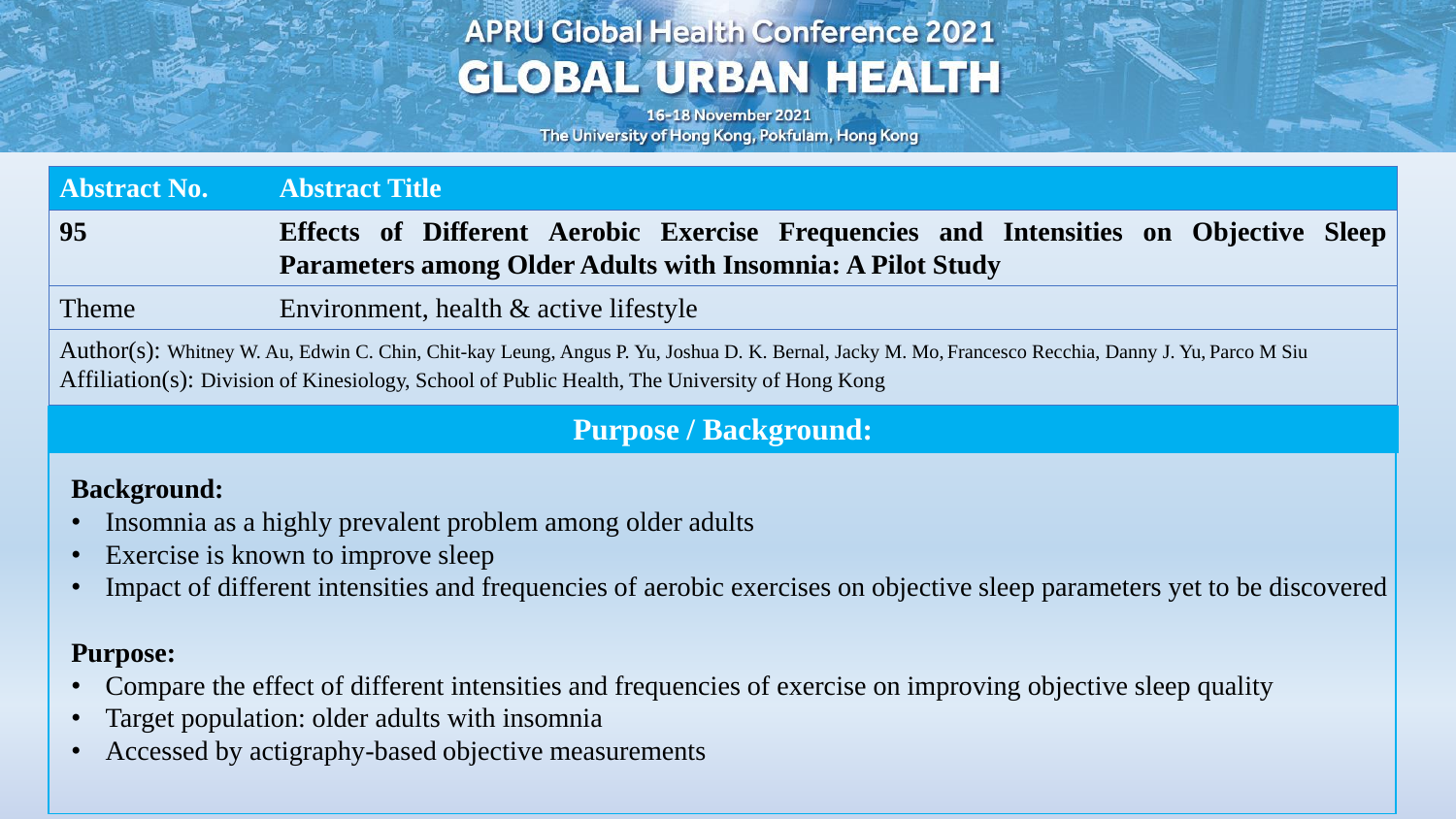# **APRU Global Health Conference 2021 GLOBAL URBAN HEALTH**

16-18 November 2021 The University of Hong Kong, Pokfulam, Hong Kong

**Age State Plane** 

| <b>Abstract No.</b>                                         | <b>Abstract Title</b>                                                                                                                                                                                                                                                                                                                                                                                                                                                                                                                                                                                                                                                                                        |
|-------------------------------------------------------------|--------------------------------------------------------------------------------------------------------------------------------------------------------------------------------------------------------------------------------------------------------------------------------------------------------------------------------------------------------------------------------------------------------------------------------------------------------------------------------------------------------------------------------------------------------------------------------------------------------------------------------------------------------------------------------------------------------------|
| 95                                                          | <b>Effects of Different Aerobic Exercise Frequencies and Intensities on Objective Sleep Parameters</b><br>among Older Adults with Insomnia: A Pilot Study                                                                                                                                                                                                                                                                                                                                                                                                                                                                                                                                                    |
|                                                             | <b>Methods:</b>                                                                                                                                                                                                                                                                                                                                                                                                                                                                                                                                                                                                                                                                                              |
| (age≥55) with<br><u>Einsomnia</u><br>Ider adults<br>chronic | 50 min moderate-intensity<br>walking x3/week (n=7)<br>Duration of study: 12 weeks<br><b>Objective sleep parameters</b><br>150 min moderate-intensity<br>sleep efficiency, wake time after sleep onset,<br>walking $x1/$ week (n=7)<br>number of awakenings per night, sleep onset<br>Aerobic exercise<br>latency, total sleep time, and average wake time<br>25 min vigorous-intensity<br>per awakening<br>walking $x3/$ week (n=8)<br>Attention control group<br>accessed using 7-day wrist actigraphy before<br>(75 min stretching session/week)<br>and after the 12 weeks of intervention<br>75 min vigorous-intensity<br>walking $x1/$ week (n=8)<br>Data analyzed using generalized estimated equations |